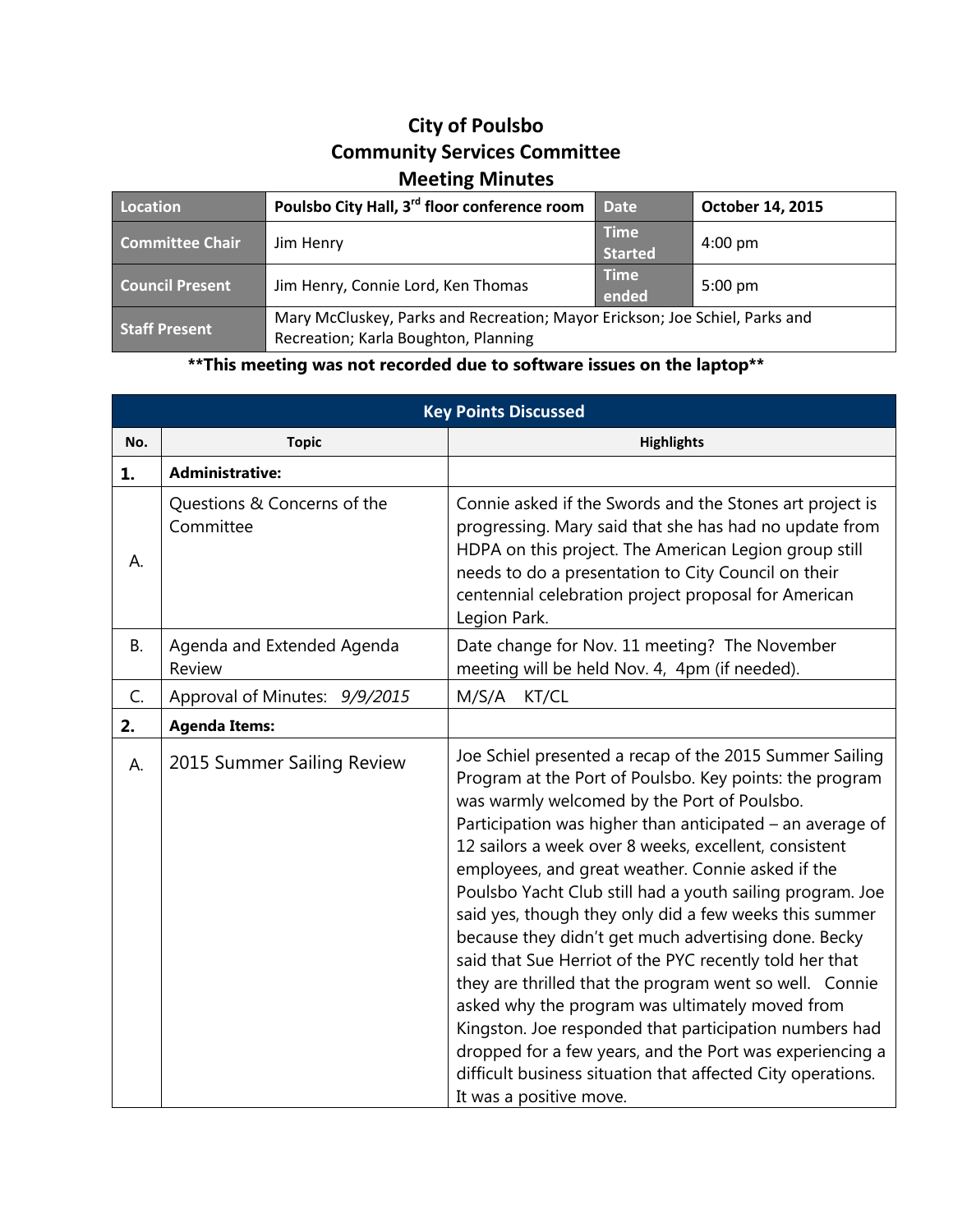| <b>Key Points Discussed</b> |                                                        |                                                                                                                                                                                                                                                                                                                                                                                                                                                                                                                                                                             |  |  |
|-----------------------------|--------------------------------------------------------|-----------------------------------------------------------------------------------------------------------------------------------------------------------------------------------------------------------------------------------------------------------------------------------------------------------------------------------------------------------------------------------------------------------------------------------------------------------------------------------------------------------------------------------------------------------------------------|--|--|
| No.                         | <b>Topic</b>                                           | <b>Highlights</b>                                                                                                                                                                                                                                                                                                                                                                                                                                                                                                                                                           |  |  |
| В.                          | Review of draft Park Recreation<br>and Open Space plan | Mary and Sr Planner Karla Boughton presented the draft<br>of the 2015 PROS plan. This plan has been put together<br>with the hard work of the Parks and Recreation<br>Commission and staff. The city must update this plan<br>every six years to stay eligible for state grants through<br>the RCO. This plan will be adopted as functional plan in<br>the Comprehensive Plan. The Parks and Recreation<br>Commission's perspective is to stay the course. Staff<br>conducted a community survey in April 2015, and some<br>of the main takeaways from the results were to: |  |  |
|                             |                                                        | *Acquire more shoreline properties.<br>* Improve and add amenities to the parks that we<br>already have.<br>*Provide more citywide trails.                                                                                                                                                                                                                                                                                                                                                                                                                                  |  |  |
|                             |                                                        | The PRC held a Community Open House in April.                                                                                                                                                                                                                                                                                                                                                                                                                                                                                                                               |  |  |
|                             |                                                        | The main areas of the plan include:                                                                                                                                                                                                                                                                                                                                                                                                                                                                                                                                         |  |  |
|                             |                                                        | *Updated goals and consolidated policies.                                                                                                                                                                                                                                                                                                                                                                                                                                                                                                                                   |  |  |
|                             |                                                        | *A thorough Demand and Need Analysis, which serves as<br>a basis for Impact fees. We need to be fair and<br>reasonable. Poulsbo's Park Impact fee is right in line with<br>other city comparables.                                                                                                                                                                                                                                                                                                                                                                          |  |  |
|                             |                                                        | There are two categories of non city owned property<br>that will be included in the impact fee calculation: NKSD<br>has 43 acres of shared use fields that are used by<br>community organizations and parks and recreation. The<br>second adjustment will be the WSDOT/ Highway 305<br>mitigation site of 13.69 acres that will be deeded to the<br>city in the next year. This site is adjacent to Betty Iverson<br>Kiwanis Park. The net park acreage deficit after the<br>shared use properties are added into the calculation is<br>31.24 acres.                        |  |  |
|                             |                                                        | *Chapter 6 is the Capital Facilities Plan.                                                                                                                                                                                                                                                                                                                                                                                                                                                                                                                                  |  |  |
|                             |                                                        | *Chapter 7 is the Park Impact Fee. Karla noted that the<br>Kitsap County assessor revisited shoreline properties,<br>including park land, and took out the tidelands along                                                                                                                                                                                                                                                                                                                                                                                                  |  |  |